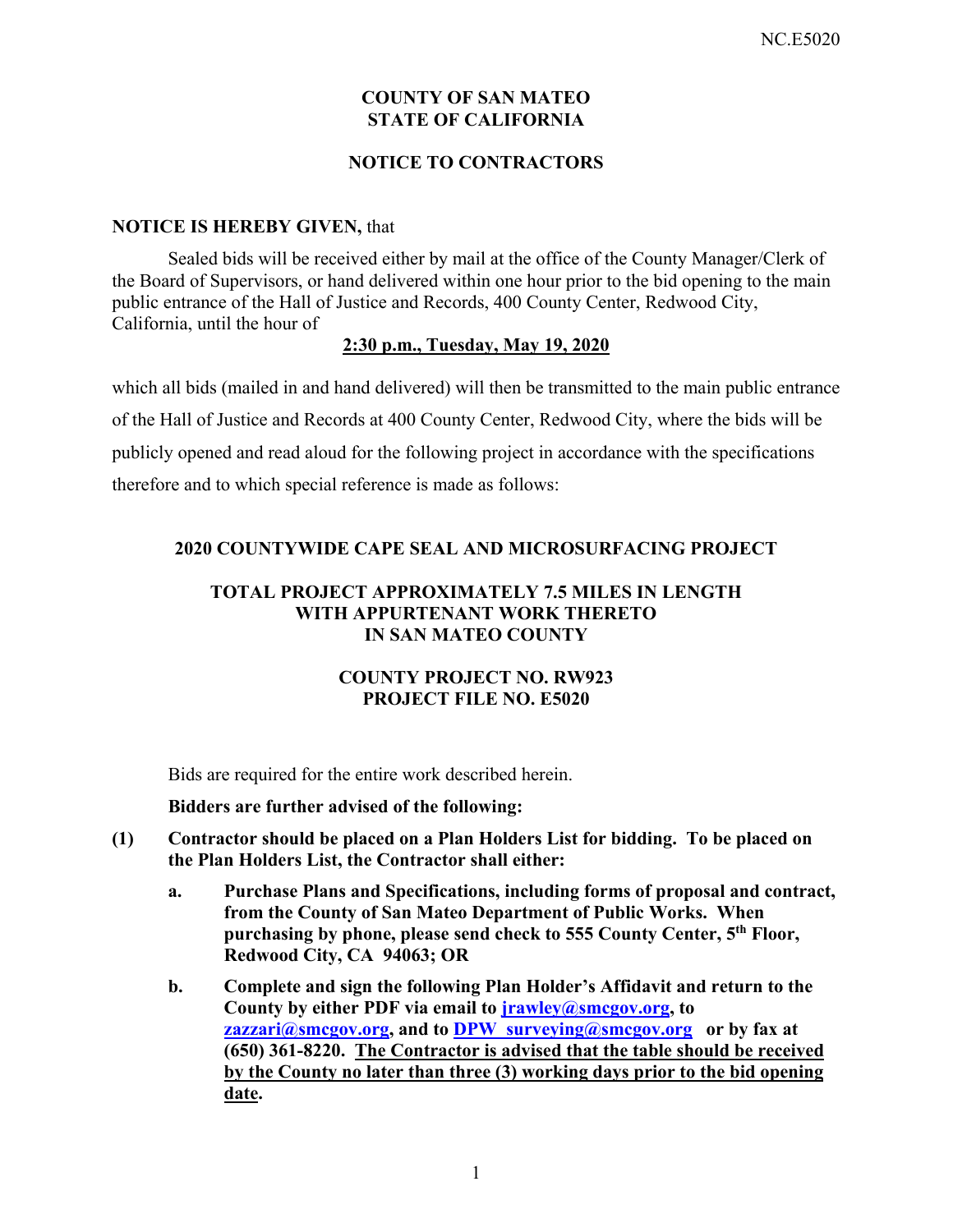| <b>Plan Holder's Affidavit</b>                           |              |                                                         |                                           |  |  |  |
|----------------------------------------------------------|--------------|---------------------------------------------------------|-------------------------------------------|--|--|--|
| <b>Project Title</b>                                     |              | 2020 Countywide Cape Seal and Microsurfacing Project    |                                           |  |  |  |
| Project No.                                              | <b>RW923</b> |                                                         | <b>Project Engineer:</b> Joshua P. Rawley |  |  |  |
|                                                          |              | Project Manager: Zack Azzari                            |                                           |  |  |  |
| Bid Open Date and Time: 2:30 p.m., Tuesday, May 19, 2020 |              |                                                         |                                           |  |  |  |
| <b>Company Name:</b><br><b>Mailing Address:</b>          |              |                                                         |                                           |  |  |  |
| <b>Phone Number:</b>                                     |              | <b>Fax Number:</b>                                      |                                           |  |  |  |
| <b>E-mail Address:</b>                                   |              |                                                         |                                           |  |  |  |
|                                                          |              |                                                         |                                           |  |  |  |
|                                                          |              | (Name and Title of Authorized Representative of Bidder) |                                           |  |  |  |
| (Signature of Authorized Representative of Bidder)       |              |                                                         |                                           |  |  |  |

- **(2) The Plan Holders List will be posted to the County of San Mateo's Public Works website two (2) working days prior to the bid open date.**
- **(3) It will be the Contractor's sole responsibility to ensure that they have received addendums,** *if any,* **which will be posted to the County of San Mateo's Public Works website on the same day issued. Said addendums will also be sent to all current plan holders and made available during purchase of Plans and Specifications.**
- **(4) Reference is made to Section 2-1.10, "Disqualification of Bidders," of the Standard Specifications. The Contractor's attention is directed in particular to the last sentence, which states, "Proposals in which the prices obviously are unbalanced may be rejected."**

The Public Works website will be updated as needed and can be accessed under the Departments tab found on the County of San Mateo website (http://publicworks.smcgov.org).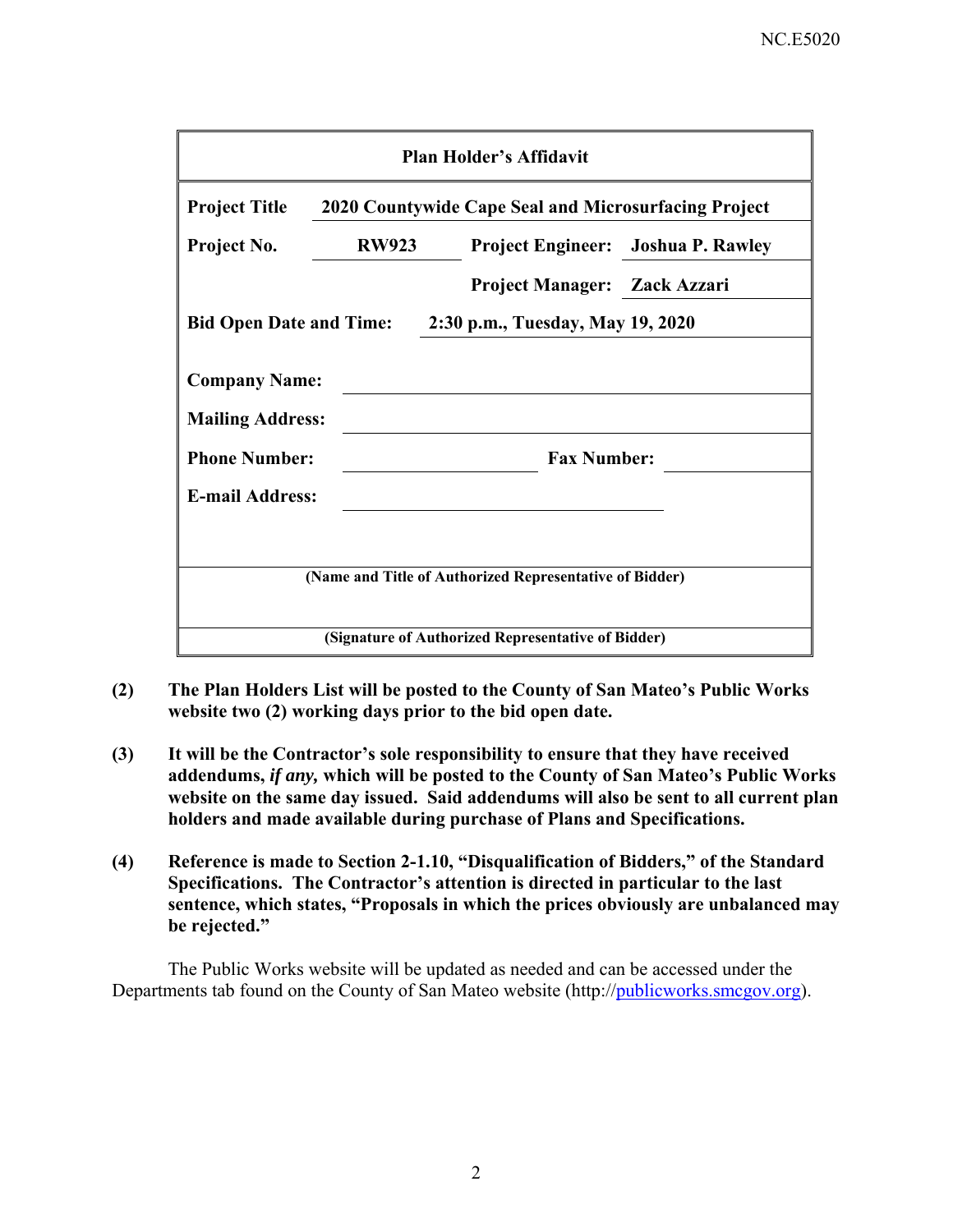#### **ENGINEER'S ESTIMATE**

#### **2020 COUNTYWIDE CAPE SEAL AND MICROSURFACING PROJECT**

#### **TOTAL PROJECT APPROXIMATELY 7.5 MILES IN LENGTH WITH APPURTENANT WORK THERETO IN SAN MATEO COUNTY**

# **COUNTY PROJECT NO. RW923 PROJECT FILE NO. E5020**

| <b>Item</b><br>No. | <b>Section</b><br>No. | <b>Estimated</b><br>Quantity | <b>Unit of</b><br><b>Measure</b> | <b>Item Description</b>                                                                                                                    |
|--------------------|-----------------------|------------------------------|----------------------------------|--------------------------------------------------------------------------------------------------------------------------------------------|
| $\mathbf{1}$       | 10 <sup>10</sup>      | 1                            | <b>LS</b>                        | <b>Construction Waste Management</b>                                                                                                       |
| $\overline{2}$     | 11                    | $\mathbf{1}$                 | LS                               | Mobilization                                                                                                                               |
| 3                  | $11 - 1$              | $\mathbf{1}$                 | LS                               | <b>Water Pollution Control</b>                                                                                                             |
| $\overline{4}$     | 12                    | 1                            | LS                               | Maintaining Traffic                                                                                                                        |
| 5                  | $12 - 1$              | $\mathbf{1}$                 | LS                               | Temporary Pavement Delineation                                                                                                             |
| 6                  | $37-1$                | 98,910                       | SY                               | Cape Seal                                                                                                                                  |
| 7                  | $37 - 4$              |                              | LS                               | Crack Seal                                                                                                                                 |
| 8                  | 38                    | 4,650                        | <b>SY</b>                        | Microsurfacing (Alameda De Las Pulgas)                                                                                                     |
| 9                  | $39-1$                | 1,350                        | SY                               | Pavement Repair (Type B, 3/4" Maximum, Medium Grading)                                                                                     |
| 10                 | $39-2$                | 300                          | <b>SY</b>                        | 3" Asphalt Concrete Pavement Mill and Fill (Type B, 3/4"<br>Maximum, Medium Grading), with Mirafi MTK Paving Fabric (or<br>Approved Equal) |
| 11                 | $51-1(S)$             | 100                          | <b>CY</b>                        | Class 3 Concrete                                                                                                                           |
| 12                 | $56-1$                | 3                            | EA                               | Install New Roadside Post and Sign (W16-1P)                                                                                                |
| 13                 | $84-1(S)$             | 2,250                        | $\rm SF$                         | Thermoplastic Pavement Markings and Legends                                                                                                |
| 14                 | $84-1(S)$             | 30                           | <b>SF</b>                        | Thermoplastic Pavement Markings and Legends (Blue)                                                                                         |
| 15                 | $84-1(S)$             | 2,715                        | LF                               | Thermoplastic Traffic Striping, 4" White (Solid)                                                                                           |
| 16                 | $84-1(S)$             | 110                          | LF                               | Thermoplastic Traffic Striping, 4" Blue (Solid)                                                                                            |
| 17                 | $84-1(S)$             | 1,170                        | LF                               | Thermoplastic Traffic Striping, 4" Yellow (Solid-Dash)                                                                                     |
| 18                 | 85(S)                 | 1,420                        | EA                               | Pavement Markers, Type AY, Yellow Non-Reflective, Ceramic                                                                                  |
| 19                 | 85(S)                 | 285                          | EA                               | Pavement Markers, Type D, Two-way Yellow Retroreflective, plastic                                                                          |
| 20                 | 85(S)                 | 85                           | EA                               | Pavement Markers, Blue, Reflective, Fire Hydrant Markers, plastic                                                                          |

# **Engineer's Estimate of Costs: \$ 1,325,000.00**

 (S) Specialty Items - As defined in Section 8-1.01, "Subcontracting," of the Standard Specifications. (Note: Gaps in section numbering, above, indicate the Section is blank or does not apply.)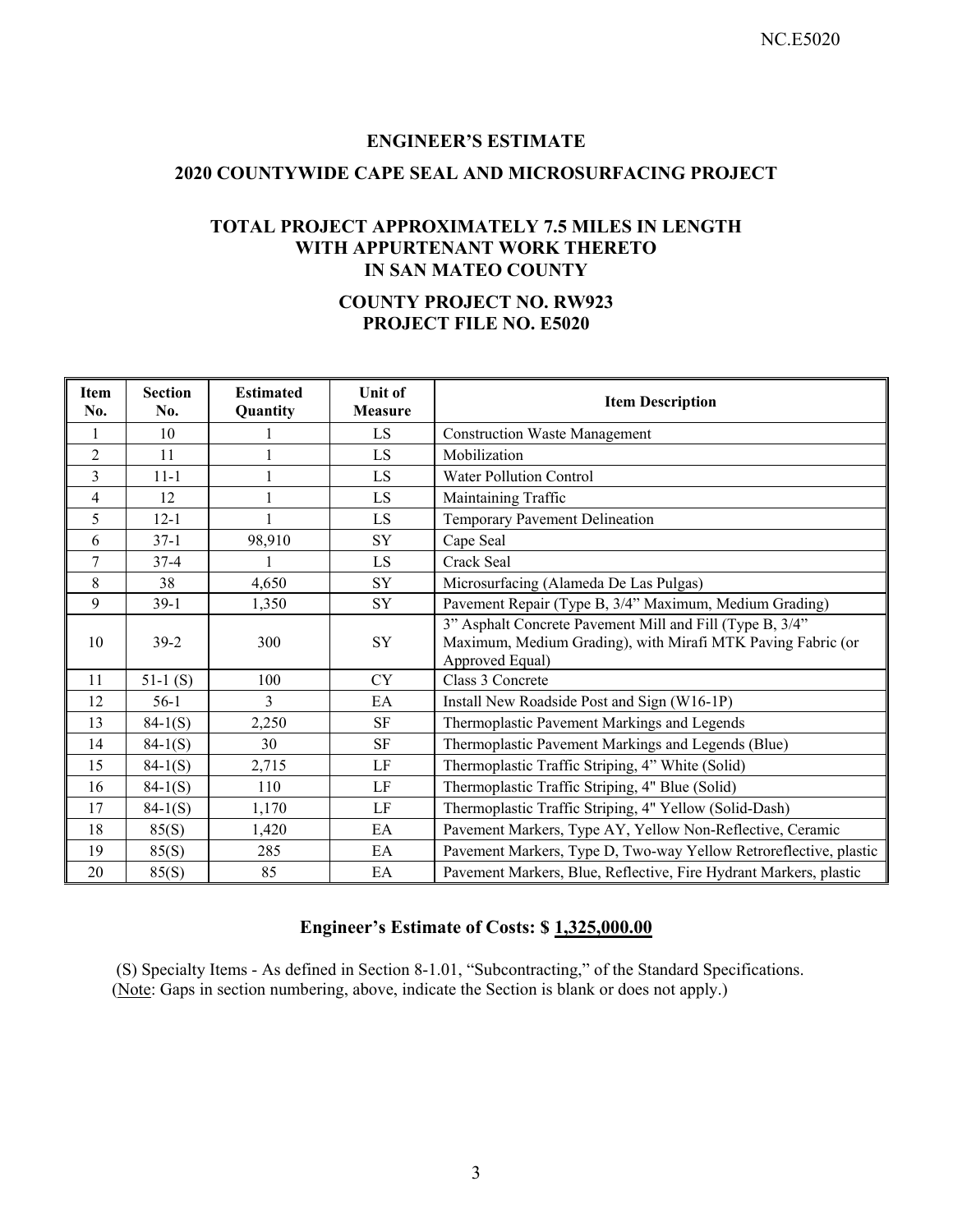NC.E5020

The foregoing quantities are approximate only, being given as a basis for the comparison of bids, and the County of San Mateo does not, expressly or by implication, agree that the actual amount of work will correspond herewith, but reserves the right to increase or decrease the amount of any class or portion of the work, or to omit any portion of the work, as may be deemed necessary or expedient by the Engineer.

Payment to the Contractor for materials furnished and work completed shall be made by the County in accordance with Section 9 of the "Special Provisions" portion of these Contract Documents. Pursuant to Section 22300 of the Public Contract Code, Contractor may, upon his request and at Contractor's expense, substitute equivalent securities for any moneys retained from such payment for the fulfillment of the Contract.

**When applicable, both Contractor and Subcontractor hereby agrees to pay not less than prevailing rates of wages and be responsible for compliance with all the provisions of the California Labor Code, Article 2-Wages, Chapter 1, Part 7, Division 2, Section 1770 et seq and Section 1810 et seq. A copy of the prevailing wage scale established by the Department of Industrial Relations is on file in the office of the Director of Public Works, and available at www.dir.ca.gov/DLSR or by phone at 415-703-4774. California Labor Code Section 1776(a) requires each contractor and subcontractor keep accurate payroll records of trades workers on all public works projects and to submit copies of certified payroll records upon request.** 

**Additionally, pursuant to State Senate Bill SB 854 (Stat. 2014, chapter 28), effective January 1, 2015:** 

- **(1) No contractor or subcontractor may be listed on a bid proposal for a public works project (submitted on or after March 1, 2015) unless registered with the Department of Industrial Relations pursuant to Labor Code section 1725.5 [with limited exceptions from this requirement for bid purposes only under Labor Code section 1771.1(a)].**
- **(2) No contractor or subcontractor may be awarded a contract for public work on a public works project (awarded on or after April 1, 2015) unless registered with the Department of Industrial Relations pursuant to Labor Code section 1725.5.**
- **(3) This project is subject to compliance monitoring and enforcement by the Department of Industrial Relations.**

4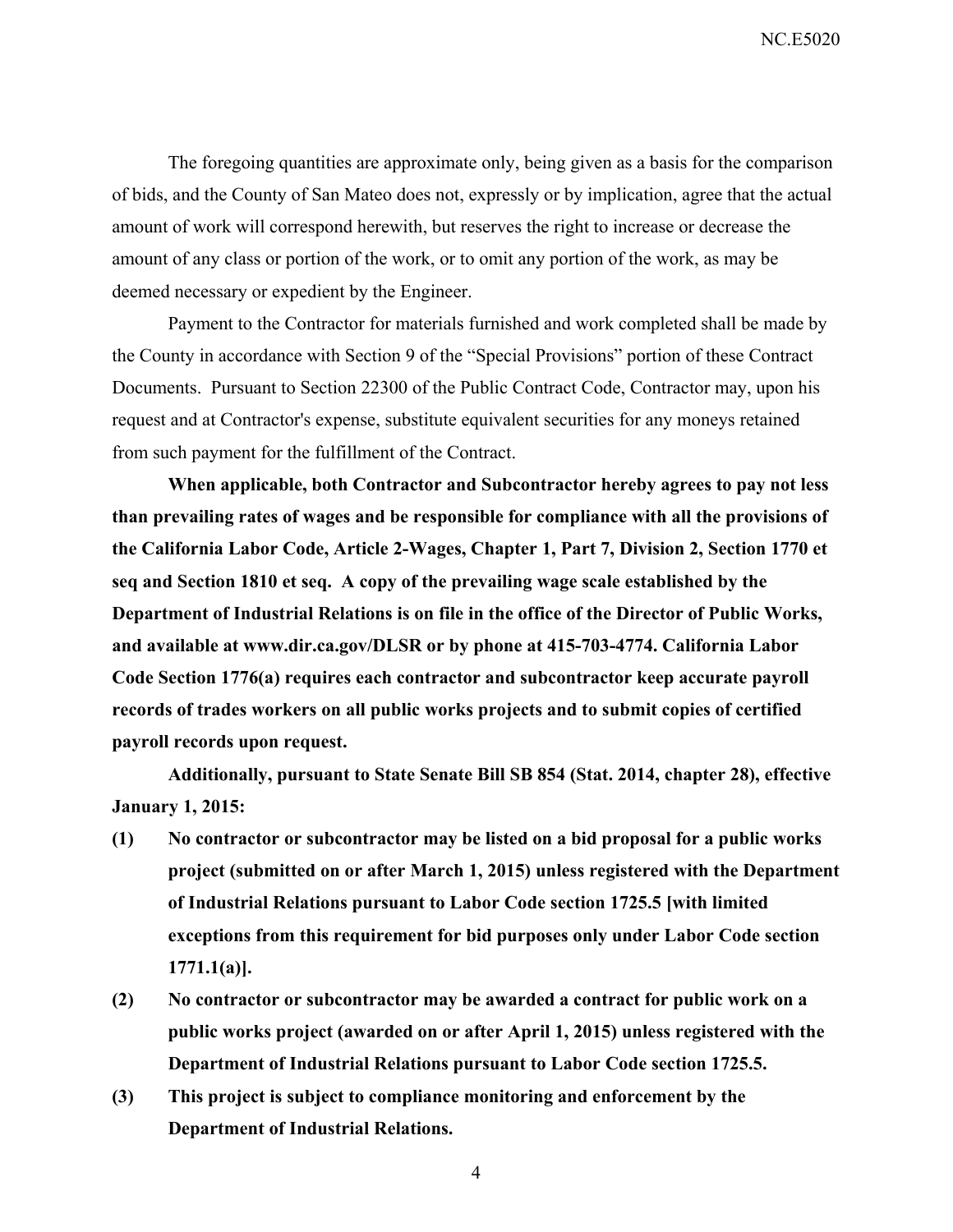NC.E5020

Wage rates for overtime shall be paid at not less than one and one-half (1-1/2) times the above rates. Wage rates for Sundays and holidays shall be paid at not less than two (2) times the above rates.

The holidays upon which such rates shall be paid shall be all holidays recognized in the collective bargaining agreement applicable to the particular craft, classification, or type of worker employed on the Project.

It is the policy of the County that Contractors on public projects employ their workers and craftsmen from the local labor market whenever possible. "Local Labor Market" is defined as the labor market within the geographical confines of the County of San Mateo, State of California. Consistent with this policy, the Contractor is requested to employ craftsmen and other workers from the local labor market whenever possible to do so.

Each bidder shall submit with the bid, Certificates of Compliance and Intent on a form provided in the "Proposal" section of these Contract Documents, a certificate that bidder is in compliance with the provisions of the Equal Employment Opportunity Requirement of Executive Order 11246, Title VII of the Civil Rights Act of 1964, the California Fair Employment and Housing Act and any other federal, State and local laws and regulations relating to equal employment opportunity. With the execution of said certificates, bidder also agrees that bidder will maintain or develop and implement, during the course of the work concerned, a program of hiring and employment, conducted without regard to race, religion, color, national origin, ancestry, sexual orientation, or sex of the applicants. With this certification, bidder shall submit any and all information that may be required by the County in connection with the particular project.

Each bidder is hereby notified of the Section 9204 and Section 20104 et seq. of the Public Contract Code as those Sections (attached hereto as Appendix E) relate to resolution of construction claims, and to Section 3186 of the Civil Code, as amended January 1, 1999 with regard to stop notices and public entity's rights to retain monies in order to provide for that entity's reasonable cost of litigation. The bidder is further notified that all provisions of Section 9204 and Section 20104 et seq. of the Public Contract Code and Section 3186 of the Civil Code, as outlined above shall be considered as incorporated into and become an integral part of these specifications.

Questions relating to equal employment should be directed to the San Mateo County Department of Public Works, Equal Employment Opportunity Program, 555 County Center, 5<sup>th</sup> Floor, Redwood City, CA 94063-1665, telephone (650) 363-4100.

5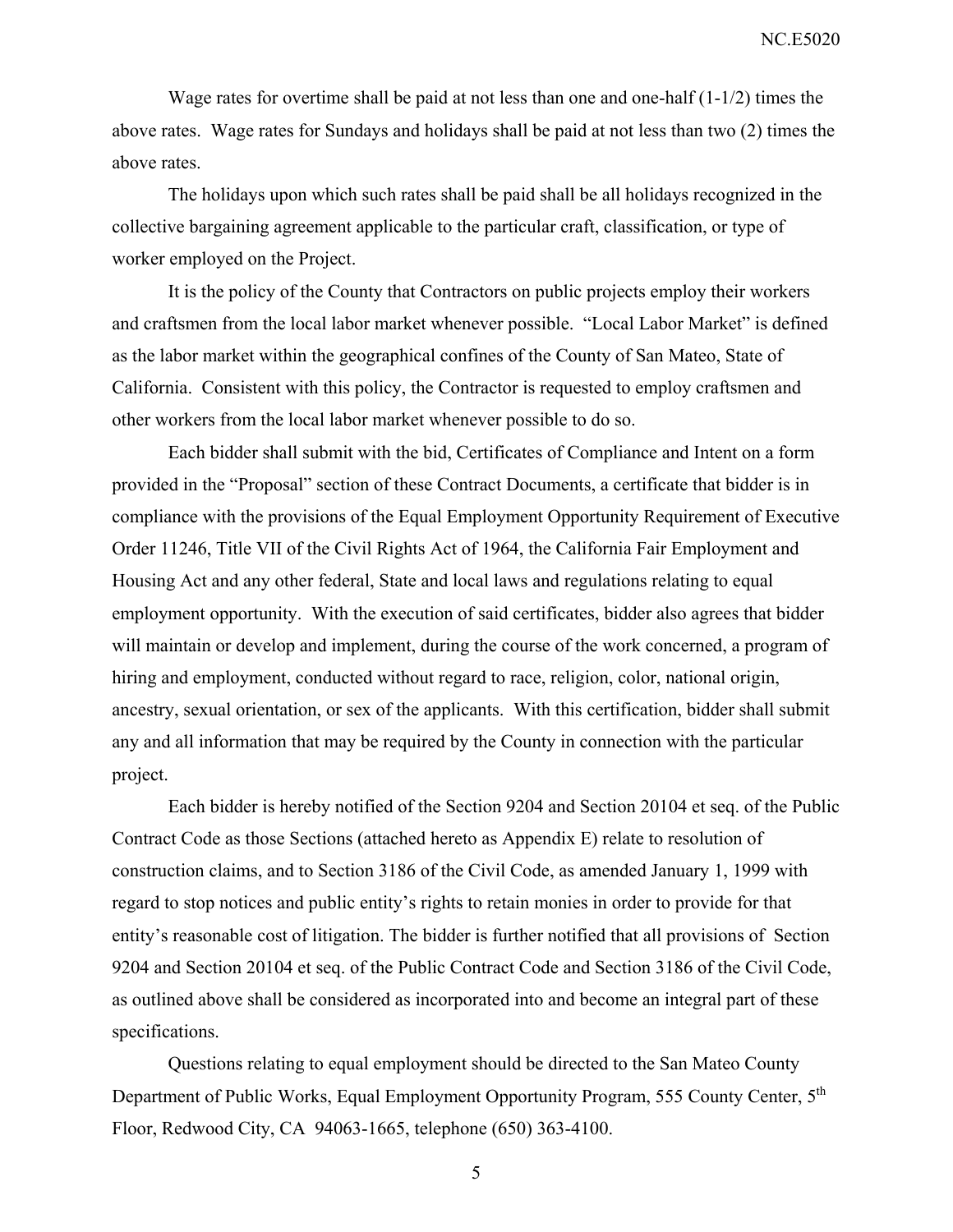Plans and Specifications and forms of Proposal and Contract may be seen and obtained at the office of the Director of Public Works, 555 County Center, Redwood City, California, 94063-1665. Plans and specifications may be obtained for a:

#### **NON-REFUNDABLE FEE OF \$ 35.00 PER SET**

Additional technical questions should be directed to the office of the Director of Public Works, 555 County Center, Redwood City, California, 94063-1665, telephone (650) 363-4100.

The Contractor shall possess either a Class A License or a combination of Class C licenses that are applicable for the majority of the work at the time this contract is awarded. No Contract will be awarded to a Bidder who is not licensed as required by laws of the State of California.

The County of San Mateo reserves the right to reject any or all bids and/or waive any informalities or irregularities in any bid received.

Bidders may not withdraw their bid for a period of **FORTY-FIVE (45) DAYS** after the date set from the opening thereof.

> BY ORDER OF THE BOARD OF SUPERVISORS COUNTY OF SAN MATEO

**DATE: April 24 , 2020** 

**Michael Callagy, County Manager/ Clerk of the Board of Supervisors**